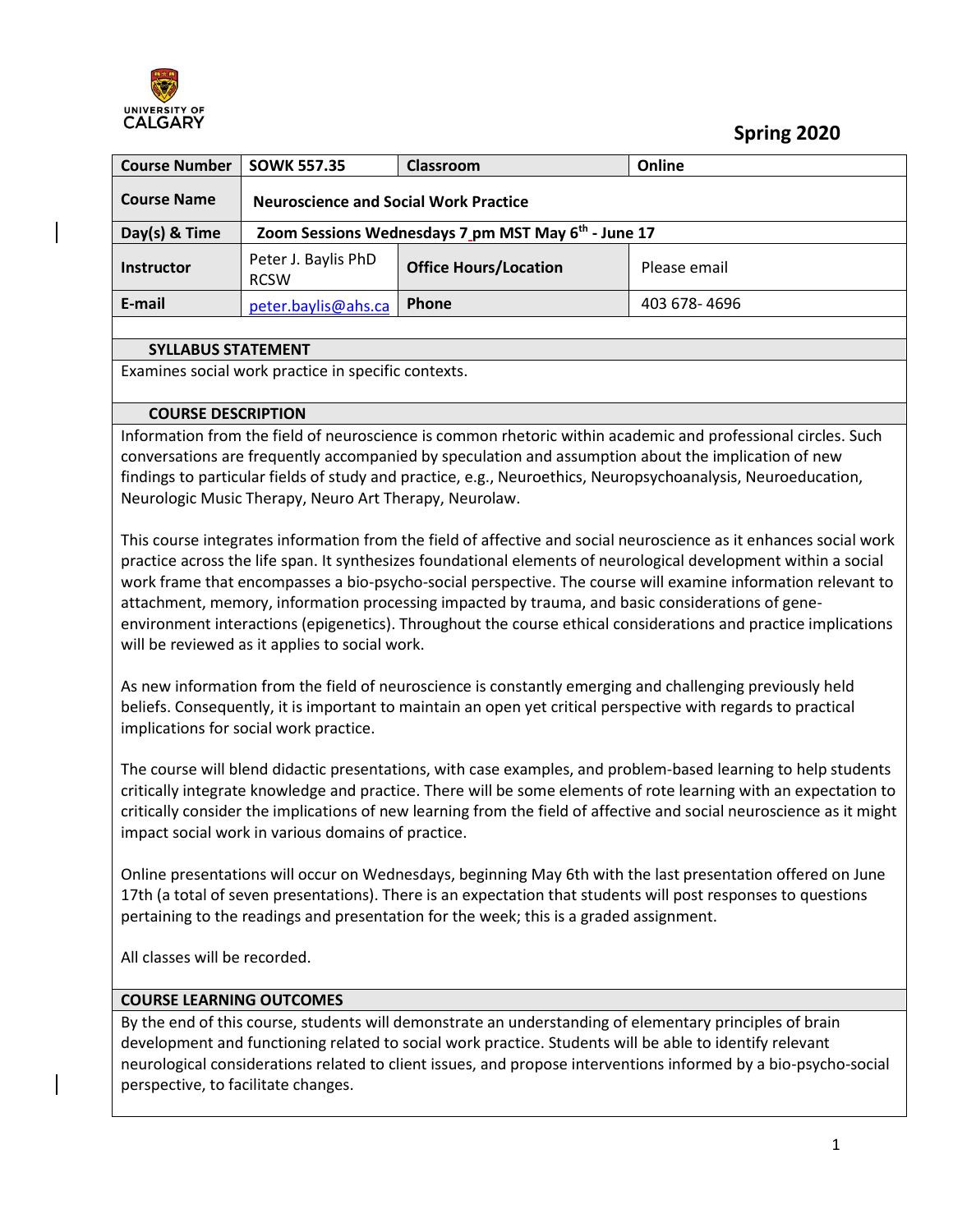Specific Course-Level Objectives (CLOs):

- 1. Students will be able to identify basic brain anatomy and neuron physiology.
- 2. Students will be able to describe and identify the impact of trauma on basic brain anatomy and physiology.
- 3. Students will be able identify introductory considerations of the impact of substance abuse on brain anatomy and physiology.
- 4. Student will be able to describe the principle of neuro-plasticity and its relevance to social work practice at the community and clinical level.
- 5. Students will be able to identify interpersonal factors associated with positive and negative development that can inform social work practice.
- 6. Students will be able to formulate a written intervention plan that integrates relevant findings from the field of neuroscience as reviewed in class.
- 7. Students will be able to integrate research from the field of neuroscience as it informs principles of autonomy and free will in the practice of social work.
- 8. Social work students will incorporate information from the field of neuroscience when analyzing complex social situations in order to make professional judgments.
- 9. Social work students will integrate information from the field of neuroscience to develop advanced knowledge and skills in practice with individuals, families, groups, and/or communities.

#### **LEARNING RESOURCES**

There is no book for this class. All reading material is available through library resources online and the web. Please see Detailed Class Schedule listed below.

#### **RELATIONSHIP TO OTHER COURSES**

This course supports learners to gain foundational knowledge related to neuroscience as it applies to the field of social work. It thus offers students another perspective to understand and to critically examine theoretical concepts and practical frameworks offered in other courses.

# **CLASS SCHEDULE**

*NOTE: The inquiry-based learning approach honors students' diverse ways of knowing, as well as their abilities*  to reflect on their lived experience, to generate knowledge, and to research and critically reflect on relevant *information. For each seminar, rather than being passive receivers of information, students are encouraged to participate in critical dialogues on relevant topics and issues. They are encouraged to complete the readings before each seminar, and to engage online with the questions related to the topic of the week and fellow students' posts.* 

# **Please note important dates for Spring 2020:**

- o First Day of Classes: Wednesday, May 6, 2020
- o Monday, May 18 Victoria Day no classes
- o Last Day of Classes for spring courses: Wednesday, June 17, 2020

| Date                         | <b>Topic</b>        | <b>Readings</b>                                         |
|------------------------------|---------------------|---------------------------------------------------------|
| Week of May 6 <sup>th</sup>  | Introduction to     | Hunter, R. G., Gray, J. D., & McEwen, B. S. (2018). The |
|                              | neuroscience and SW | neuroscience of resilience. Journal of the Society for  |
| <b>Class 1: Introduction</b> | practice            | Social Work and Research, 9(2), 305-339.                |
|                              | Course overview     | https://doi.org/10.1086/697956                          |
|                              |                     |                                                         |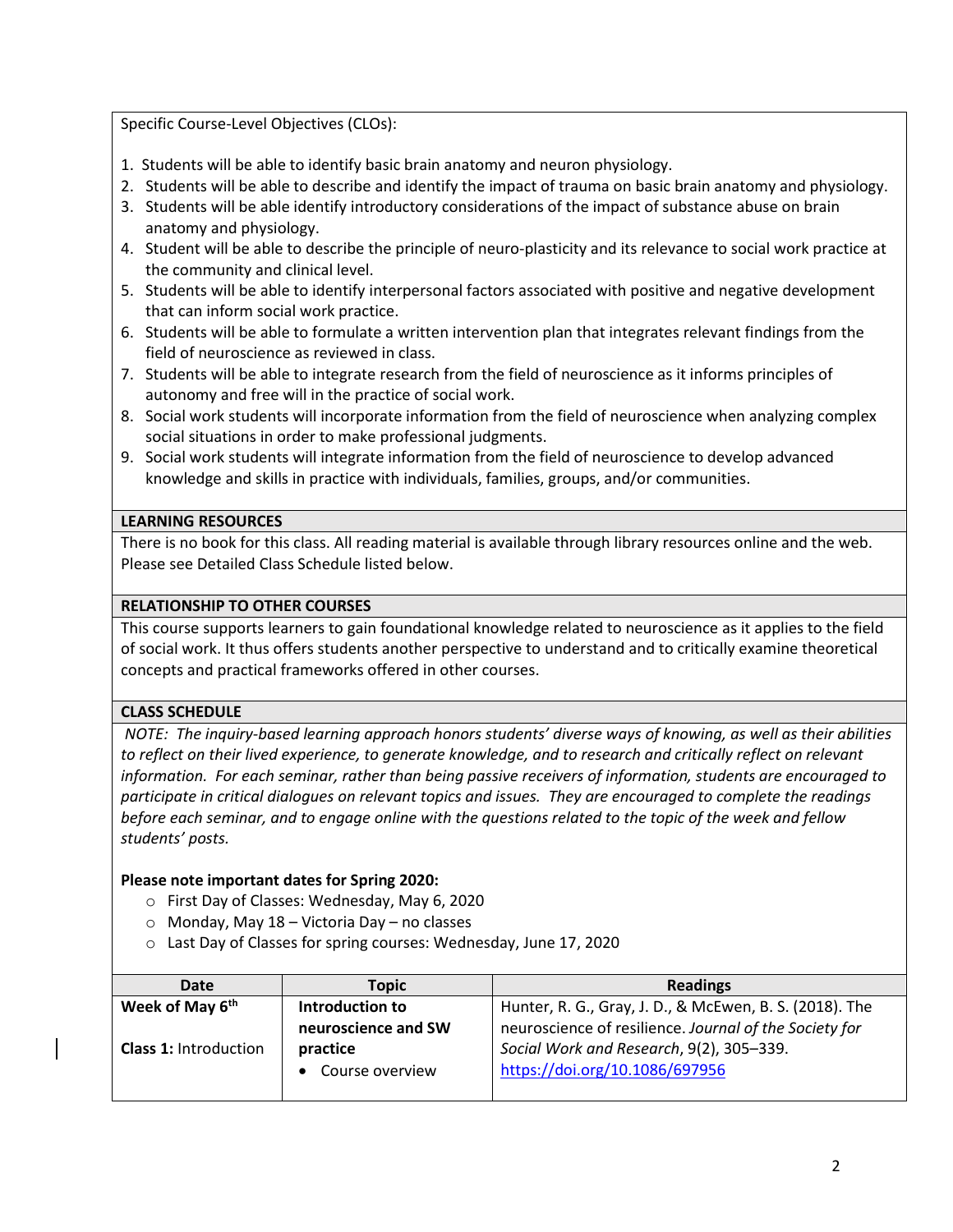| May 6 <sup>th</sup> |                                              | Montgomery, A. (2013). Toward the integration of                                   |
|---------------------|----------------------------------------------|------------------------------------------------------------------------------------|
| 7pm MDT Zoom        | Integrating<br>$\bullet$<br>neuroscience and | neuroscience and clinical social work. Journal of Social                           |
|                     |                                              | Work Practice: Psychotherapeutic Approaches in Health,                             |
|                     | social work practice                         | Welfare and the Community, 27(3), 333-339.                                         |
|                     | Neuron<br>$\bullet$                          |                                                                                    |
|                     | <b>Basic brain</b>                           | The Nervous System (Crash Course)                                                  |
|                     | development                                  | <b>The Nervous System</b>                                                          |
|                     | Epigenetics                                  |                                                                                    |
|                     |                                              | 2-Minute Neuroscience: The Neuron                                                  |
|                     |                                              | <b>The Neuron</b>                                                                  |
|                     |                                              |                                                                                    |
|                     |                                              | McGill University: The Brain from Top to Bottom; The                               |
|                     |                                              | Neuron                                                                             |
|                     |                                              | McGill: The Brain from Top to Bottom                                               |
|                     |                                              | -review "Level of explanation"=beginner, intermediate,                             |
|                     |                                              | advanced; and Level of organization" = cellular,                                   |
|                     |                                              | molecular                                                                          |
|                     |                                              |                                                                                    |
|                     |                                              | <b>Optional Reading</b>                                                            |
|                     |                                              | Egan, M., Neely-Barnes, S. L., & Combs-Orme, T. (2011).                            |
|                     |                                              | Integrating neuroscience knowledge into social work                                |
|                     |                                              | education: A case-based approach. Journal of Social                                |
|                     |                                              | Work Education, 47(2), 269-282.                                                    |
|                     |                                              |                                                                                    |
|                     |                                              | Flanzer, J., Gorman, E. M., & Spence, R. T. (2001). Fear of                        |
|                     |                                              | neuroscience. Journal of Social Work Practice in the<br>Addictions, 1(3), 103-112. |
|                     |                                              | https://doi.org/10.1300/j160v01n03_07                                              |
|                     |                                              |                                                                                    |
|                     |                                              | Johnson, H. C. (2001). Neuroscience in social work                                 |
|                     |                                              | practice and education. Journal of Social Work Practice                            |
|                     |                                              | in the Addictions, $1(3)$ , 81-102.                                                |
|                     |                                              |                                                                                    |
|                     | Basic brain structures, and                  | Bremner, J. D., Krystal, J. H., Southwick, S. M., &                                |
| Week of May 13th    | memory                                       | Charney, D. S. (1995). Functional neuroanatomical                                  |
|                     | Introduction to<br>$\bullet$                 | correlates of the effects of stress on memory. Journal of                          |
| Class 2:            | function of basic brain                      | Traumatic Stress, 8(4), 527-553.                                                   |
|                     | structures                                   | https://doi.org/10.1007/BF02102888                                                 |
| May $13th$          | Neuroscience of<br>$\bullet$                 |                                                                                    |
| 7pm MDT Zoom        | memory                                       | The Human Memory                                                                   |
|                     | Practice considerations<br>٠                 | Types of Memory Review section Types of Memory                                     |
|                     |                                              | Joseph LeDoux, The Amygdala and Unconscious                                        |
|                     |                                              | <b>Memories</b>                                                                    |
|                     |                                              | <b>The Amygdala</b>                                                                |
|                     |                                              |                                                                                    |
|                     |                                              |                                                                                    |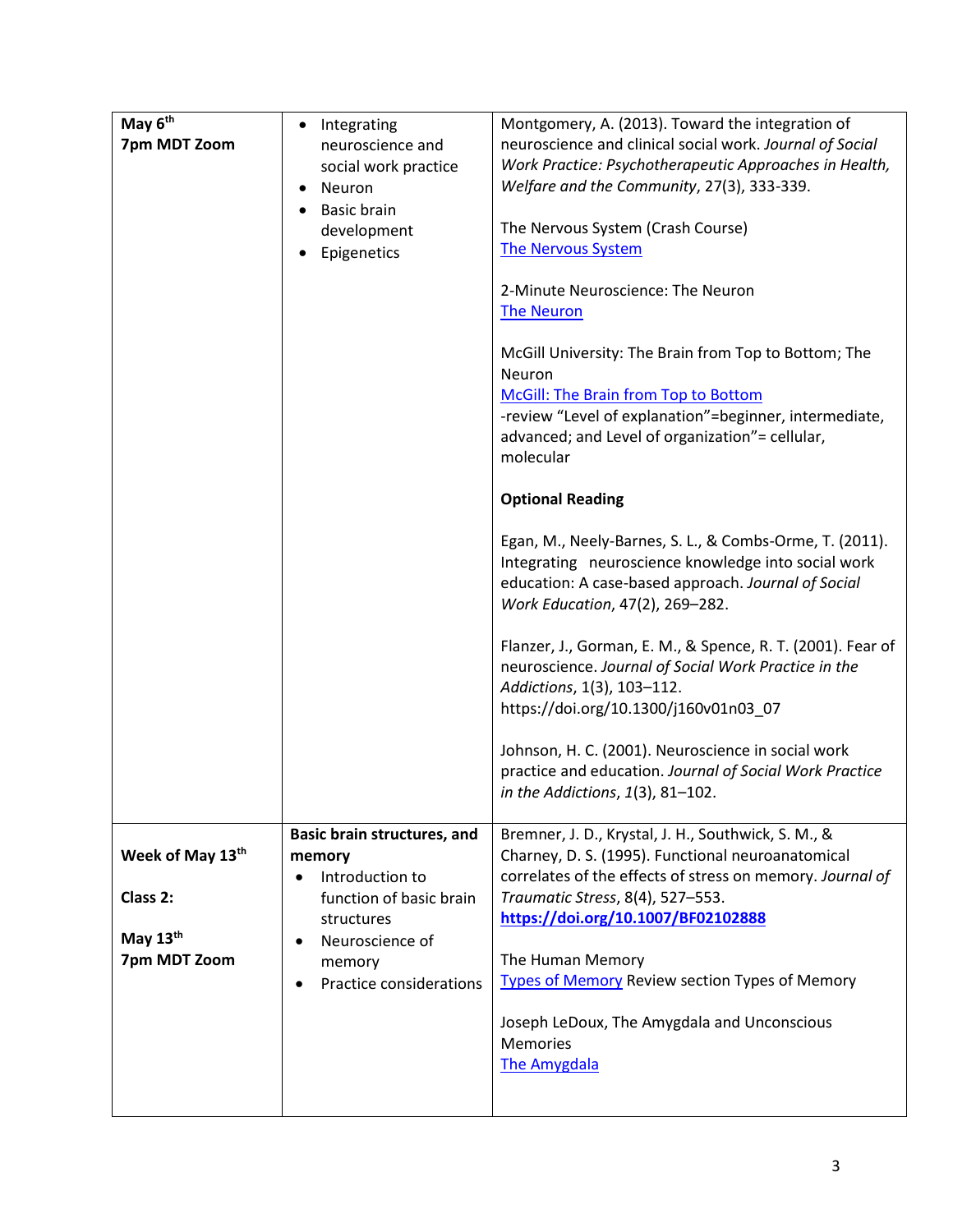|                              |                                                                             | <b>Optional Reading</b>                                                                                                                                                                                                                                                       |
|------------------------------|-----------------------------------------------------------------------------|-------------------------------------------------------------------------------------------------------------------------------------------------------------------------------------------------------------------------------------------------------------------------------|
|                              |                                                                             |                                                                                                                                                                                                                                                                               |
|                              |                                                                             | Nadel, L., Hupbach, A., Gomez, R., & Newman-Smith, K.<br>(2012). Memory formation, consolidation and<br>transformation. Neuroscience and Biobehavioral<br>Reviews, 36(7), 1640-1645.                                                                                          |
|                              |                                                                             | LaBar, K. S., & Cabeza, R. (2006). Cognitive neuroscience<br>of emotional memory. Nature Reviews Neuroscience,<br>$7(1)$ , 54-64.                                                                                                                                             |
|                              |                                                                             | Schwabe, L., Nader, K., & Pruessner, J. C. (2014).<br>Reconsolidation of human memory: Brain mechanisms<br>and clinical relevance. Biological Psychiatry, 76(4), 274-<br>280.                                                                                                 |
|                              |                                                                             | San Kean, What happens when you remove the<br>hippocampus? Ted-Ed<br>The Hippocampus                                                                                                                                                                                          |
|                              |                                                                             | Mayfield Clinic: Anatomy of the Brain<br><b>Anatomy of the Brain</b>                                                                                                                                                                                                          |
| Week of May 20th<br>Class 3: | <b>Trauma and Post</b><br><b>Traumatic Stress Disorder</b><br>Fear response | Brewin, C. R. (2001). A cognitive neuroscience account of<br>posttraumatic stress disorder and its treatment.<br>Behaviour Research and Therapy, 39(4), 373-393.                                                                                                              |
| May 20th<br>7pm MDT Zoom     | Impact of stress on<br>brain development,<br>structure and<br>functioning   | van der Kolk, B. A. (2003). The neurobiology of childhood<br>trauma and abuse. Child and Adolescent Psychiatric<br>Clinics of North America, 12(2), 293-317.                                                                                                                  |
|                              | Practice considerations                                                     | 2-Minute Neuroscience: HPA Axis<br><b>HPA Axis</b>                                                                                                                                                                                                                            |
|                              |                                                                             | Kelly McGonigal, How to make stress your friend<br>The Value of Stress                                                                                                                                                                                                        |
|                              |                                                                             | <b>Optional Reading</b>                                                                                                                                                                                                                                                       |
|                              |                                                                             | Ross, D. A., Arbuckle, M. R., Travis, M. J., Dwyer, J. B.,<br>van Schalkwyk, G. I., & Ressler, K. J. (2017). An<br>integrated neuroscience perspective on formulation and<br>treatment planning for posttraumatic stress disorder: An<br>educational review. JAMA Psychiatry. |
|                              |                                                                             | Teicher, M. H., Andersen, S. L., Polcari, A., Anderson, C.<br>M., & Navalta, C. P. (2002). Developmental neurobiology                                                                                                                                                         |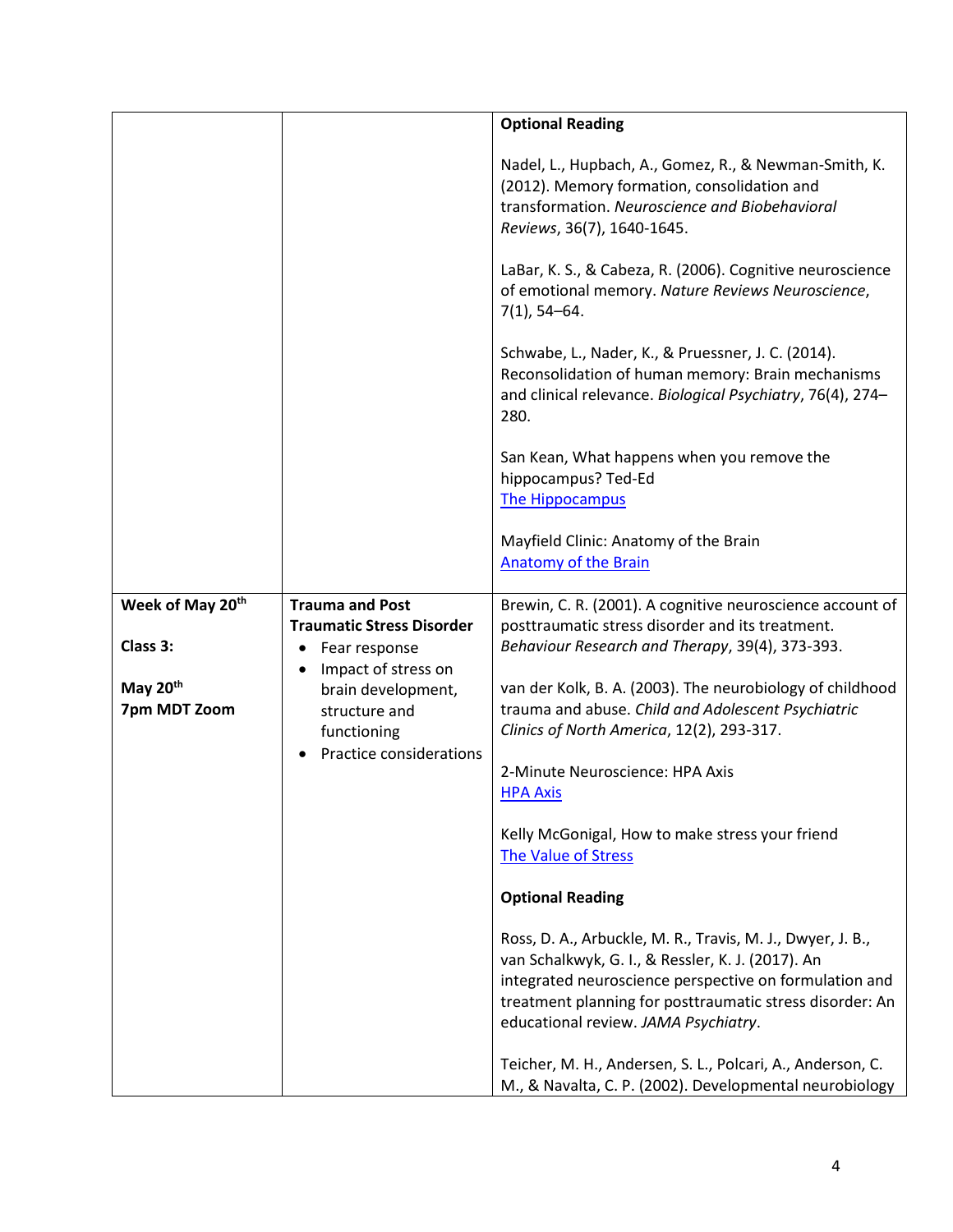|                  |                                                    | of childhood stress and trauma. Psychiatric Clinics of<br>North America, 25(2), 397-426.                                                                                                                                                            |
|------------------|----------------------------------------------------|-----------------------------------------------------------------------------------------------------------------------------------------------------------------------------------------------------------------------------------------------------|
| Week of May 27th | <b>Addiction</b>                                   | Littrell, J. (2010). Perspectives emerging from                                                                                                                                                                                                     |
| Class 4:         | Addiction<br>Impact of substance<br>abuse on brain | neuroscience on how people become addicted and what<br>to do about it. Journal of Social Work Practice in the<br>Addictions, 10(3), 229-256.                                                                                                        |
| May 27th         | anatomy and function                               |                                                                                                                                                                                                                                                     |
| 7pm MDT Zoom     | Practice and policy<br>٠<br>considerations         | Carl Hart, Let's Quit Abusing Drug Users<br>Let's quit abusing drug users                                                                                                                                                                           |
|                  |                                                    | Addiction and the Rat Park Experiments<br><b>Rat Park Experiments</b>                                                                                                                                                                               |
|                  |                                                    | Everything We Think We Know About Addiction Is<br>Wrong<br><b>What We Think We Know May Be Wrong</b>                                                                                                                                                |
|                  |                                                    | 2-Minute Neuroscience: Reward System<br><b>The Reward Pathway</b>                                                                                                                                                                                   |
|                  |                                                    | The Science of Addiction<br><b>Addiction</b>                                                                                                                                                                                                        |
|                  |                                                    | <b>Optional Reading</b>                                                                                                                                                                                                                             |
|                  |                                                    | Bennett, S., & Petrash, P. (2014). The neurobiology of<br>substance use disorders: Information for assessment and<br>clinical treatment. Smith College Studies in Social Work,<br>84(2-3), 273-291.<br>https://doi.org/10.1080/00377317.2014.923629 |
|                  |                                                    | Casey, B. J., & Jones, R. M. (2010). Neurobiology of the<br>adolescent brain and behavior: implications for<br>substance use disorders. Journal of the American<br>Academy of Child and Adolescent Psychiatry, 49(12),<br>1189-1201.                |
|                  |                                                    | Hyman, S. E. (2005). Addiction: a disease of learning and<br>memory. American Journal of Psychiatry, 162(8), 1414-<br>1422.                                                                                                                         |
|                  |                                                    | Ksir, C., & Hart, C. L. (2016). Cannabis and psychosis: a<br>critical overview of the relationship. Current Psychiatry<br>Reports, 18(2), 12.                                                                                                       |
|                  |                                                    |                                                                                                                                                                                                                                                     |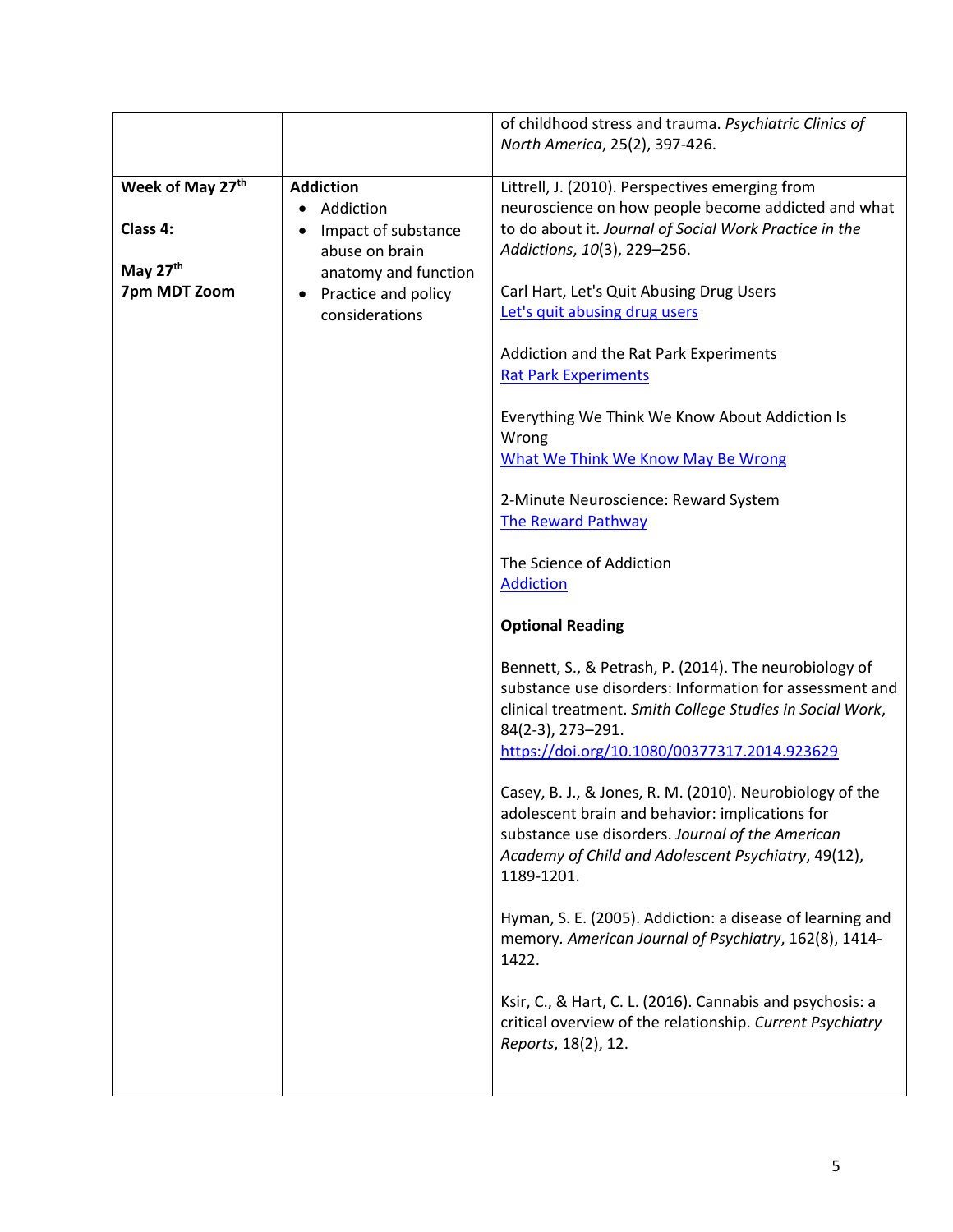| Week of June 3rd              | <b>Attachment and Talk</b>                    | Hostinar, C. E., & Gunnar, M. R. (2013). Future directions                                             |
|-------------------------------|-----------------------------------------------|--------------------------------------------------------------------------------------------------------|
|                               | <b>Therapy</b>                                | in the study of social relationships as regulators of the                                              |
| Class 5:                      | Introduction to                               | HPA axis across development. Journal of Clinical Child                                                 |
|                               | attachment theory and                         | and Adolescent Psychology, 42(4), 564-575.                                                             |
| June 3rd                      | the "Circle of Security"                      |                                                                                                        |
| 7pm MDT Zoom                  | Neurological                                  | Schore, J. R., & Schore, A. N. (2008). Modern attachment                                               |
|                               | underpinnings of                              | theory: The central role of affect regulation in                                                       |
|                               | attachment                                    | development and treatment. Clinical Social Work                                                        |
|                               | How patterned social                          | Journal, 36(1), 9-20.                                                                                  |
|                               | interaction influences<br>brain structure and | Schwabe, L., Nader, K., & Pruessner, J. C. (2014).                                                     |
|                               | function                                      | Reconsolidation of human memory: Brain mechanisms                                                      |
|                               | Factors in talk therapy                       | and clinical relevance. Biological Psychiatry, 76(4), 274-                                             |
|                               | that may contribute to                        | 280.                                                                                                   |
|                               | change                                        |                                                                                                        |
|                               | Practice considerations                       | <b>Optional Reading</b>                                                                                |
|                               |                                               | Baylis, P. (2006). The neurobiology of affective                                                       |
|                               |                                               | interventions: A cross-theoretical model. Clinical Social                                              |
|                               |                                               | Work Journal, 34(1), 61-81.                                                                            |
|                               |                                               |                                                                                                        |
|                               |                                               | Lipton, B., & Fosha, D. (2011). Attachment as a                                                        |
|                               |                                               | transformative process in AEDP: Operationalizing the                                                   |
|                               |                                               | intersection of attachment theory and affective<br>neuroscience. Journal of Psychotherapy Integration, |
|                               |                                               | 21(3), 253-279.                                                                                        |
|                               |                                               |                                                                                                        |
|                               |                                               | Quillman, T. (2012). Neuroscience and therapist self-                                                  |
|                               |                                               | disclosure: Deepening right brain to right brain                                                       |
|                               |                                               | communication between therapist and patient. Clinical                                                  |
|                               |                                               | Social Work Journal, 40(1), 1-9.                                                                       |
|                               |                                               |                                                                                                        |
|                               |                                               | Schore, A. N. (2014). The right brain is dominant in                                                   |
|                               |                                               | psychotherapy. Psychotherapy (Chic), 51(3), 388-397.                                                   |
| Week of June 10 <sup>th</sup> | <b>Constructing emotions,</b>                 | Barrett, L. F., Mesquita, B., & Gendron, M. (2011).                                                    |
|                               | free will & determinism                       | Context in emotion perception. Current Directions in                                                   |
| Class 6:                      | Exploration of how we<br>$\bullet$            | Psychological Science, 20(5), 286-290.                                                                 |
|                               | come to experience                            |                                                                                                        |
| June 10th                     | and create emotions,                          | Gendron, M., & Barrett, L. F. (2018). Emotion perception                                               |
| 7pm MDT Zoom                  | and how neuroscience                          | as conceptual synchrony. Emotion Review, 10(2), 101-                                                   |
|                               | impacts our thinking                          | 110.                                                                                                   |
|                               | about free will and                           |                                                                                                        |
|                               | determinism in social                         | Lisa Feldman Barrett<br><b>Your Brain Creates Emotions</b>                                             |
|                               | work practice                                 |                                                                                                        |
|                               |                                               |                                                                                                        |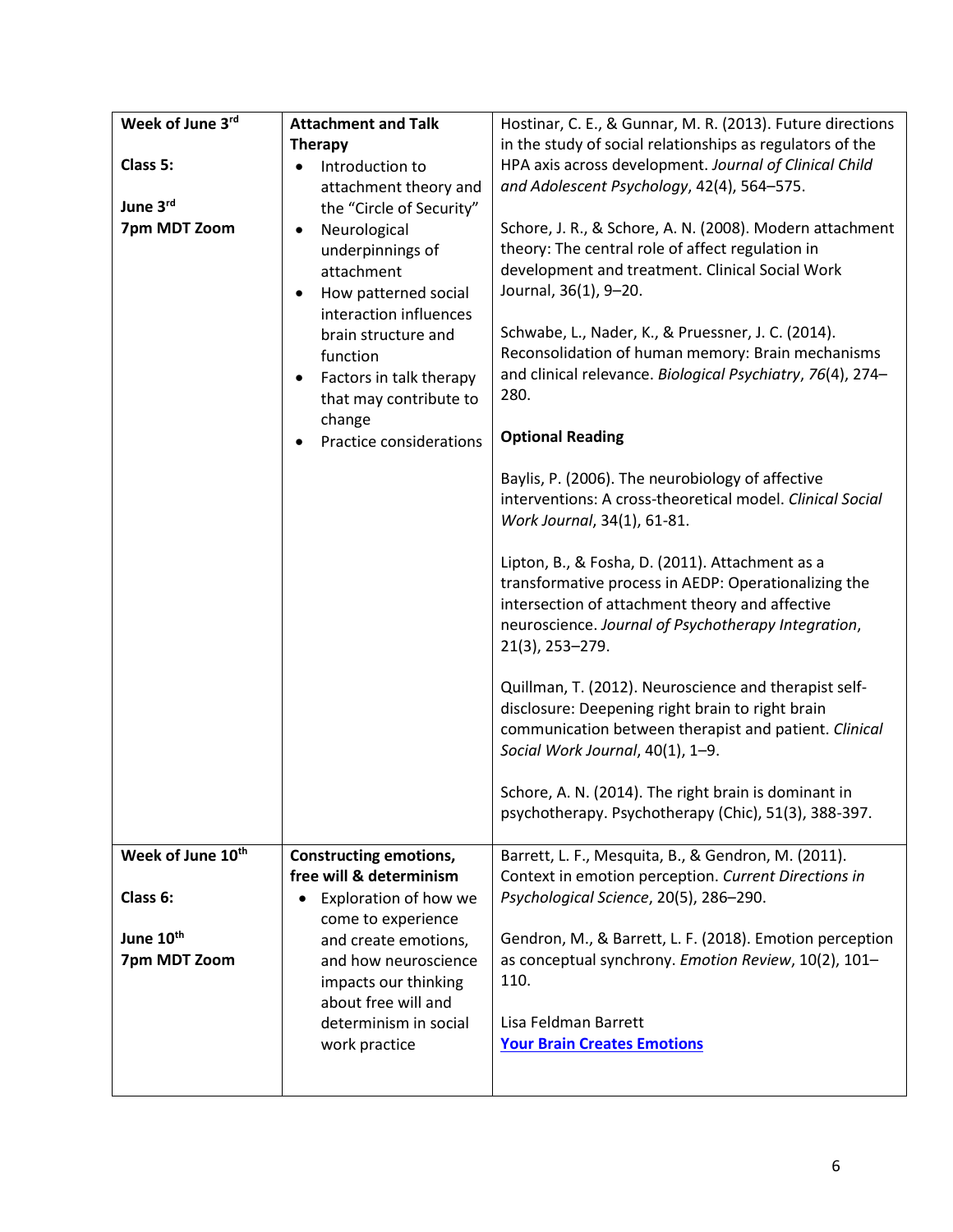|                               |                           | Michael Gazzaniga, Brains Are Automatic, But People        |
|-------------------------------|---------------------------|------------------------------------------------------------|
|                               |                           | Are Free                                                   |
|                               |                           | <b>Automatic Brains-Free People</b>                        |
|                               |                           |                                                            |
|                               |                           | Sam Harris, Free Will Is An Illusion                       |
|                               |                           | Free Will is an Illusion                                   |
|                               |                           |                                                            |
|                               |                           | <b>Optional Reading</b>                                    |
|                               |                           |                                                            |
|                               |                           | Nahmias, E. (2012). Free will and responsibility. Wiley    |
|                               |                           | Interdiscipline Review: Cognitive Science, 3(4), 439-449.  |
|                               |                           |                                                            |
|                               |                           | Lisa Feldman Barrett                                       |
|                               |                           | <b>The Secret History of Emotions</b>                      |
|                               |                           |                                                            |
| Week of June 17 <sup>th</sup> | <b>Biomania: critical</b> | Allen, J. G. (2014). Biomania: Benefits, risks, and        |
|                               | considerations            | challenges. Smith College Studies in Social Work, 84(2-3), |
| Class 7:                      | Consideration of the      | $385 - 403$ .                                              |
|                               | limits of                 | https://doi.org/10.1080/00377317.2014.923624               |
| June 17 <sup>th</sup>         | neuroscienceneuro-        |                                                            |
| 7pm MDT Zoom                  | babble.                   | Cozolino, L. J., & Santos, E. N. (2014). Why we need       |
| <b>Brief lecture,</b>         |                           | therapy-and why it works: A neuroscientific perspective.   |
| questions & answers           |                           | Smith College Studies in Social Work, 84(2-3), 157-177.    |
|                               |                           |                                                            |
|                               |                           | https://doi.org/10.1080/00377317.2014.923630               |

# **ADDITIONAL CLASSROOM CONDUCT AND RELATED INFORMATION**

# **USE OF INTERNET AND ELECTRONIC COMMUNICATION DEVICES IN CLASS**

The use of laptop and mobile devices is acceptable when used in a manner appropriate to the course and classroom activities. Students are to refrain from accessing websites that may be distracting for other learners (e.g., personal emails, Facebook, YouTube) during class time.

#### **Guidelines for Zoom Sessions in Online Classes**

Students are expected to participate actively in all Zoom sessions. If you are unable to attend a Zoom session, please contact your instructor to arrange an alternative activity for the missed session (e.g., to review a recorded session). Please be prepared, as best as you are able, to join class in a quiet space that will allow you to be fully present and engaged in Zoom sessions. Students will be advised by their instructor when they are expected, if they are able, to turn on their webcam (for group work, presentations, etc.). All students are expected to behave in a professional manner during the session.

# **Zoom Recordings of Online Classes**

The instructor may record online Zoom class sessions for the purposes of supporting student learning in this class – such as making the recording available for review of the session or for students who miss a session. Students will be advised before the instructor initiates a recording of a Zoom session. These recordings will be used to support student learning only and will not be shared or used for any other purpose.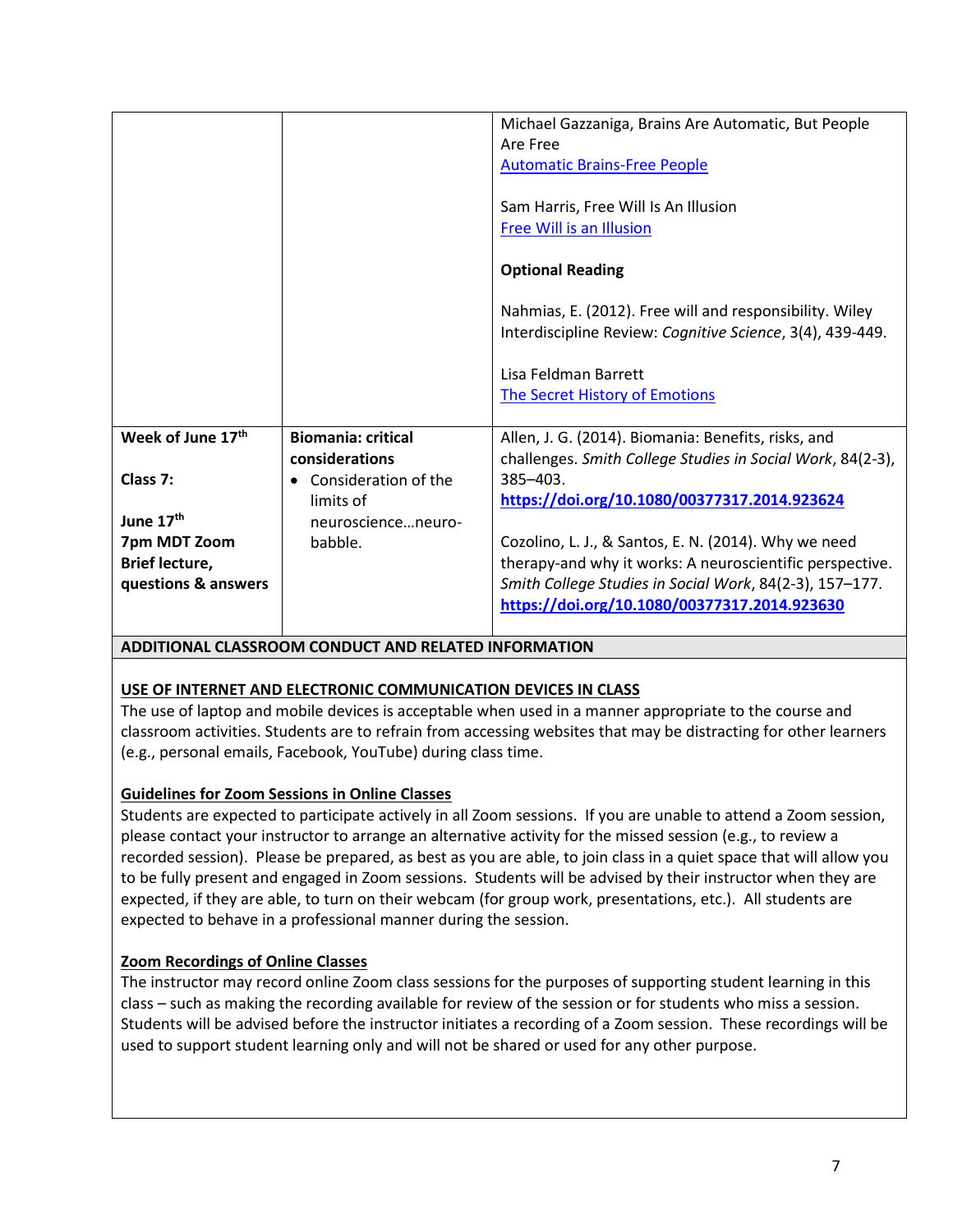| <b>ASSESSMENT COMPONENTS</b> |                                                          |               |        |                                |
|------------------------------|----------------------------------------------------------|---------------|--------|--------------------------------|
| <b>Assessment</b>            | <b>Assessment Description &amp;</b>                      | Due Date/s    | Weight | <b>Aligned Course Learning</b> |
| <b>Method</b>                | <b>Criteria</b>                                          |               |        | <b>Outcome</b>                 |
|                              | Number of posts:                                         | as indicated  | 30%    | 2, 3, 4, 5, 7, 9               |
| <b>Assignment #1</b>         |                                                          | in assessment |        |                                |
|                              | • You will post one original                             | description   |        |                                |
| 10 posts                     | response to the weekly                                   | column        |        |                                |
|                              | posted question pertaining                               |               |        |                                |
|                              | to the topic of that week.                               |               |        |                                |
|                              | It must be posted by                                     |               |        |                                |
|                              | midnight Sunday of that                                  |               |        |                                |
|                              | same week. Your first                                    |               |        |                                |
|                              | original post will be posted                             |               |        |                                |
|                              | by Sunday May 10th, and                                  |               |        |                                |
|                              | every week following. Your                               |               |        |                                |
|                              | final post will be June 7th.                             |               |        |                                |
|                              | There will be no post for                                |               |        |                                |
|                              | lecture 6 or 7.                                          |               |        |                                |
|                              | • You will post one                                      |               |        |                                |
|                              | response/comment to<br>someone else's original           |               |        |                                |
|                              | post by midnight on                                      |               |        |                                |
|                              | Tuesday (the beginning of                                |               |        |                                |
|                              | the next week). Your first                               |               |        |                                |
|                              | response must be posted                                  |               |        |                                |
|                              | by Tuesday May 12th.                                     |               |        |                                |
|                              | Your last response will be                               |               |        |                                |
|                              | posted by June 9th.                                      |               |        |                                |
|                              |                                                          |               |        |                                |
|                              | So, every week you will post                             |               |        |                                |
|                              | a response to the weekly                                 |               |        |                                |
|                              | question pertaining to the                               |               |        |                                |
|                              | topic of the week by Friday at                           |               |        |                                |
|                              | midnight, and a                                          |               |        |                                |
|                              | response/comment to                                      |               |        |                                |
|                              | someone else's response by<br>Monday at midnight (5 days |               |        |                                |
|                              | to post original answer to my                            |               |        |                                |
|                              | question, 3 days to post a                               |               |        |                                |
|                              | response to someone else's                               |               |        |                                |
|                              | answer).                                                 |               |        |                                |
|                              |                                                          |               |        |                                |
|                              | Grading rubric included on                               |               |        |                                |
|                              | page 10.                                                 |               |        |                                |
|                              |                                                          |               |        |                                |
|                              |                                                          |               |        |                                |
|                              |                                                          |               |        |                                |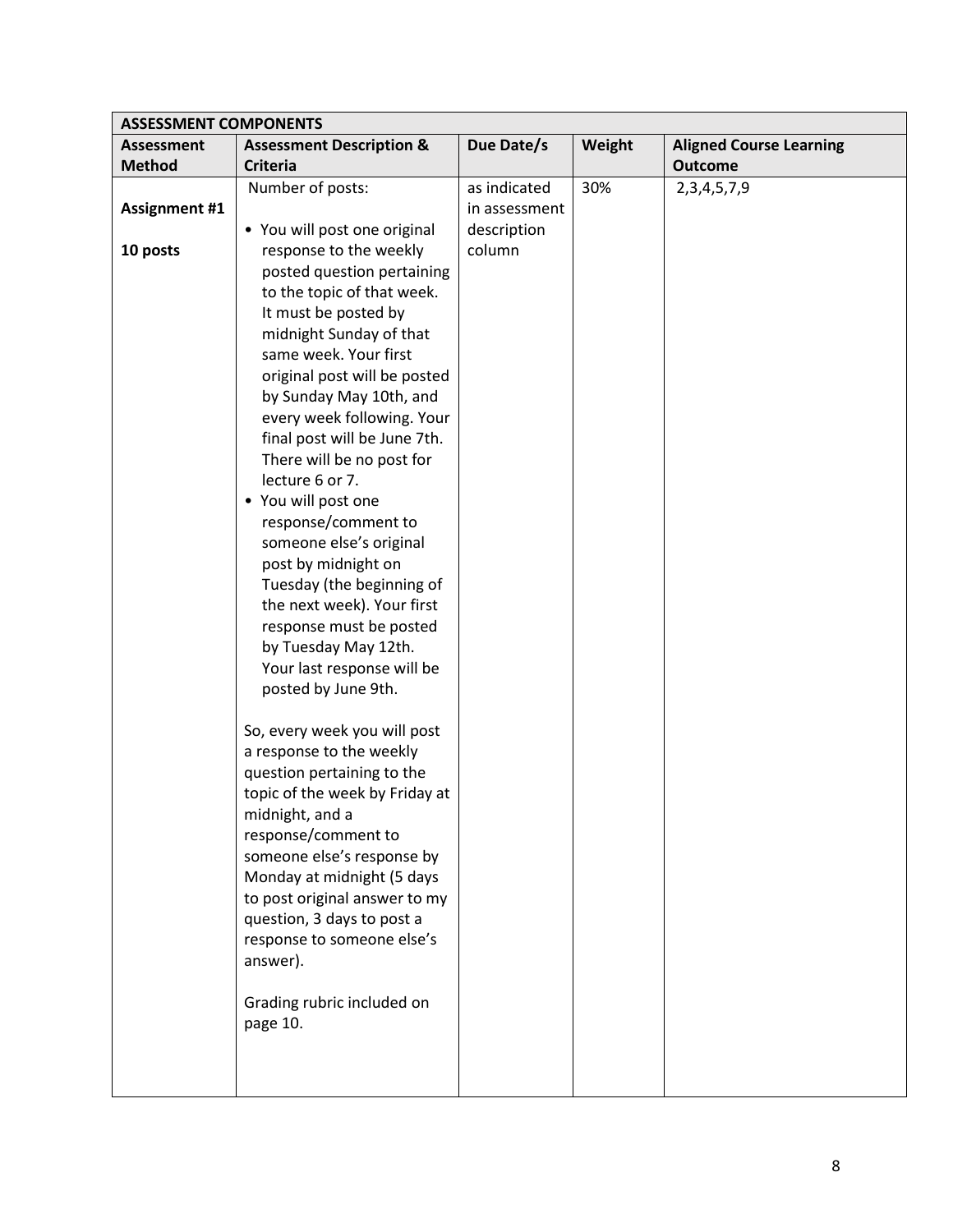| <b>Assignment #2</b><br><b>Weekly</b><br>multiple-<br>choice<br>questions | There will be weekly<br>multiple-choice quizzes<br>associated with the reading<br>material for the week. There<br>will four questions per-week,<br>one week will have 5<br>questions. There will be<br>quizzes for the first 6<br>lectures. They will occur<br>online (D2L). The quiz will be<br>accessible on Friday or<br>Saturday, to be determined.                                                                                                                                                                                                                                                                                                                                                                                                                                                                                                                   | Deadline<br>dates for<br>completing<br>each quiz to<br>be posted in<br>D <sub>2</sub> L | 25% | 1,2,3,4,5        |
|---------------------------------------------------------------------------|---------------------------------------------------------------------------------------------------------------------------------------------------------------------------------------------------------------------------------------------------------------------------------------------------------------------------------------------------------------------------------------------------------------------------------------------------------------------------------------------------------------------------------------------------------------------------------------------------------------------------------------------------------------------------------------------------------------------------------------------------------------------------------------------------------------------------------------------------------------------------|-----------------------------------------------------------------------------------------|-----|------------------|
|                                                                           | You will have 2.5 minutes to<br>respond to each question.                                                                                                                                                                                                                                                                                                                                                                                                                                                                                                                                                                                                                                                                                                                                                                                                                 |                                                                                         |     |                  |
| <b>Assignment #3</b>                                                      | Your final paper will be based                                                                                                                                                                                                                                                                                                                                                                                                                                                                                                                                                                                                                                                                                                                                                                                                                                            | June 24th                                                                               | 45% | 1, 2, 5, 6, 8, 9 |
| <b>Final paper</b>                                                        | on a case example. You will<br>be provided four options to<br>choose from, posted online 3<br>weeks before the paper is<br>due (June 3rd). You will also<br>be provided a template to<br>structure your paper. The<br>paper will reflect an<br>assessment of the content<br>provided, a description of<br>neurological considerations,<br>and proposed interventions<br>informed by the neurological<br>considerations. Students will<br>be expected to further<br>describe their chosen case,<br>providing enough content to<br>inform neurological<br>considerations and relevant<br>interventions. This will be<br>further discussed during our<br>online sessions.<br>Late papers accepted but<br>downgraded a full letter<br>grade for each day late.<br>Length: No more than 6<br>pages Up to 1,500 words<br>(excluding references)<br>Format: Essay; APA style for |                                                                                         |     |                  |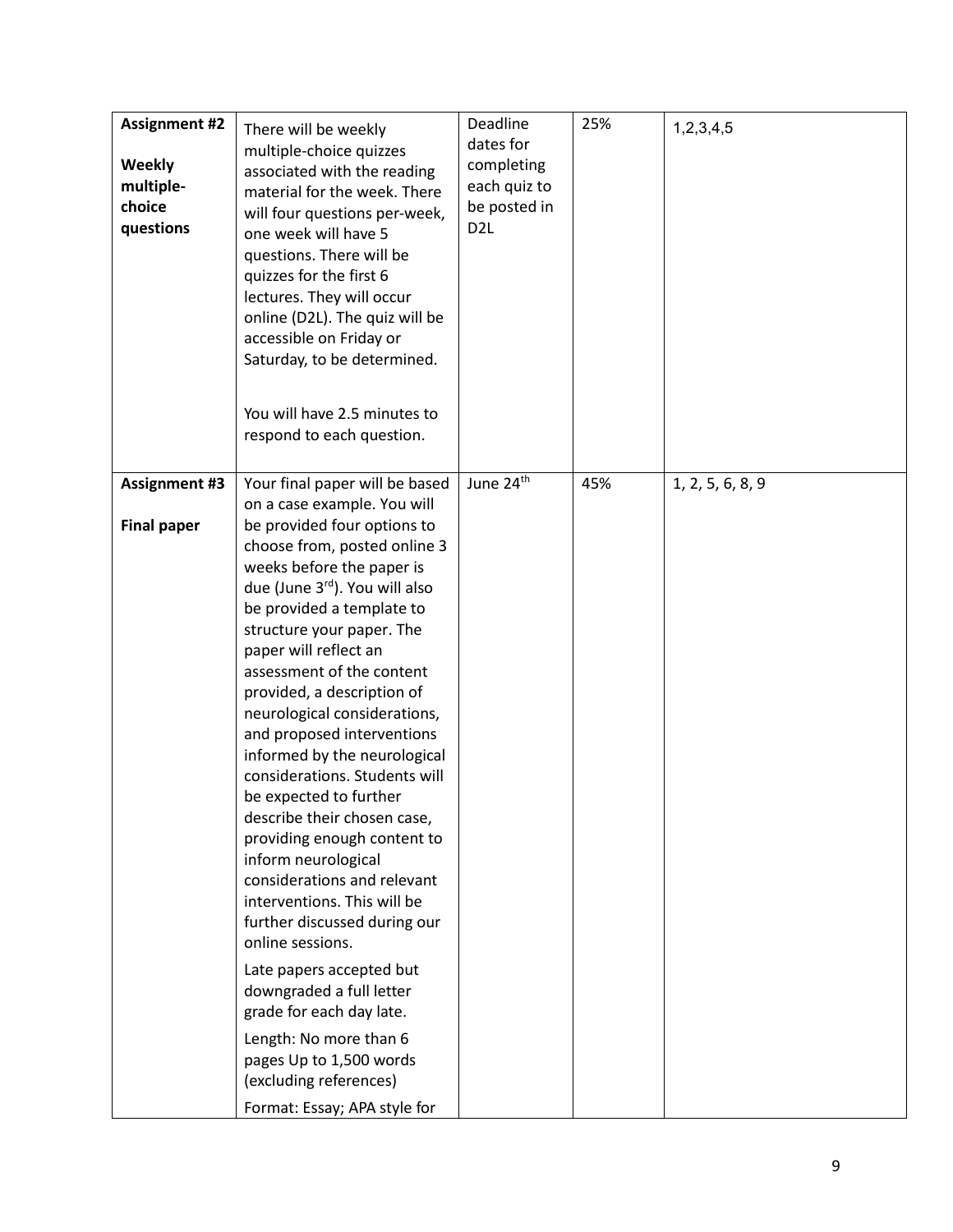| references, 12 font, double |  |  |
|-----------------------------|--|--|
| spaced.                     |  |  |
| Grading rubric on page 11   |  |  |

#### **ADDITIONAL ASSESSMENT AND EVALUATION INFORMATION**

The assignments are designed to facilitate your learning of the application of information from the field of neuroscience to the practice of social work. You should strive to consider how neuroscience information can inform work in the field, while mindful of its limitations. Your posts will be an opportunity to engage in critical thinking about material presented as part of the content of the class, and by your fellow students.

The quizzes will encourage rote learning of information to be integrated into social work practice.

The third assignment asks you to familiarize yourself with neuroscience information particular to a case presentation. You will be asked to explain relevant neurological information as it pertains to the case presented, its impact on disorder, and develop a social work care plan based on said information. The care plan will integrate a neuroscience rationale with more common psychosocial approaches to interventions. The paper should focus more on skills rather than values to inform the intervention. A template will be provided to organize the content of the paper.

| <b>Criteria</b>                    | <b>Outstanding 4</b>                                                                                                | <b>Proficient 3</b>                                                                                          | <b>Satisfactory 2</b>                                                                                                     | <b>Beginning 1</b>                                                                                |
|------------------------------------|---------------------------------------------------------------------------------------------------------------------|--------------------------------------------------------------------------------------------------------------|---------------------------------------------------------------------------------------------------------------------------|---------------------------------------------------------------------------------------------------|
| <b>Critical</b><br><b>Thinking</b> | Rich in content<br>Full of thought,<br>insight, and<br>analysis                                                     | Substantial<br>information<br>Evidence of<br>thought,<br>insight, and<br>analysis                            | Generally<br>competent;<br>information<br>may be basic in<br>places<br>Some analysis<br>and insight                       | Rudimentary<br>and superficial<br>Little analysis<br>or insight is<br>evident                     |
| <b>Connections</b>                 | Postings make<br>clear connections<br>between<br>previous<br>readings, class<br>discussions, and<br>real situations | Postings make<br>some<br>connections<br>between<br>readings, class<br>discussions,<br>and real<br>situations | Limited<br>connections<br>between<br>readings, class<br>discussions,<br>and real<br>situations                            | No connections<br>are made<br>Postings may<br>be off topic                                        |
| <b>Uniqueness</b>                  | Postings<br>consistently<br>have:<br><b>New</b><br>approaches to<br>an issue                                        | Postings have<br>some:<br><b>New</b><br>approaches<br>to an issue<br>Evidence of<br>$\bullet$<br>research    | Postings have<br>limited:<br><b>New</b><br>$\bullet$<br>approaches<br>to an issue<br>Evidence of<br>$\bullet$<br>research | Postings add<br>very limited<br>new<br>information to<br>the discussion<br>Postings<br>include "I |

#### **Grading Rubric for Assignment # 1: Discussion posts**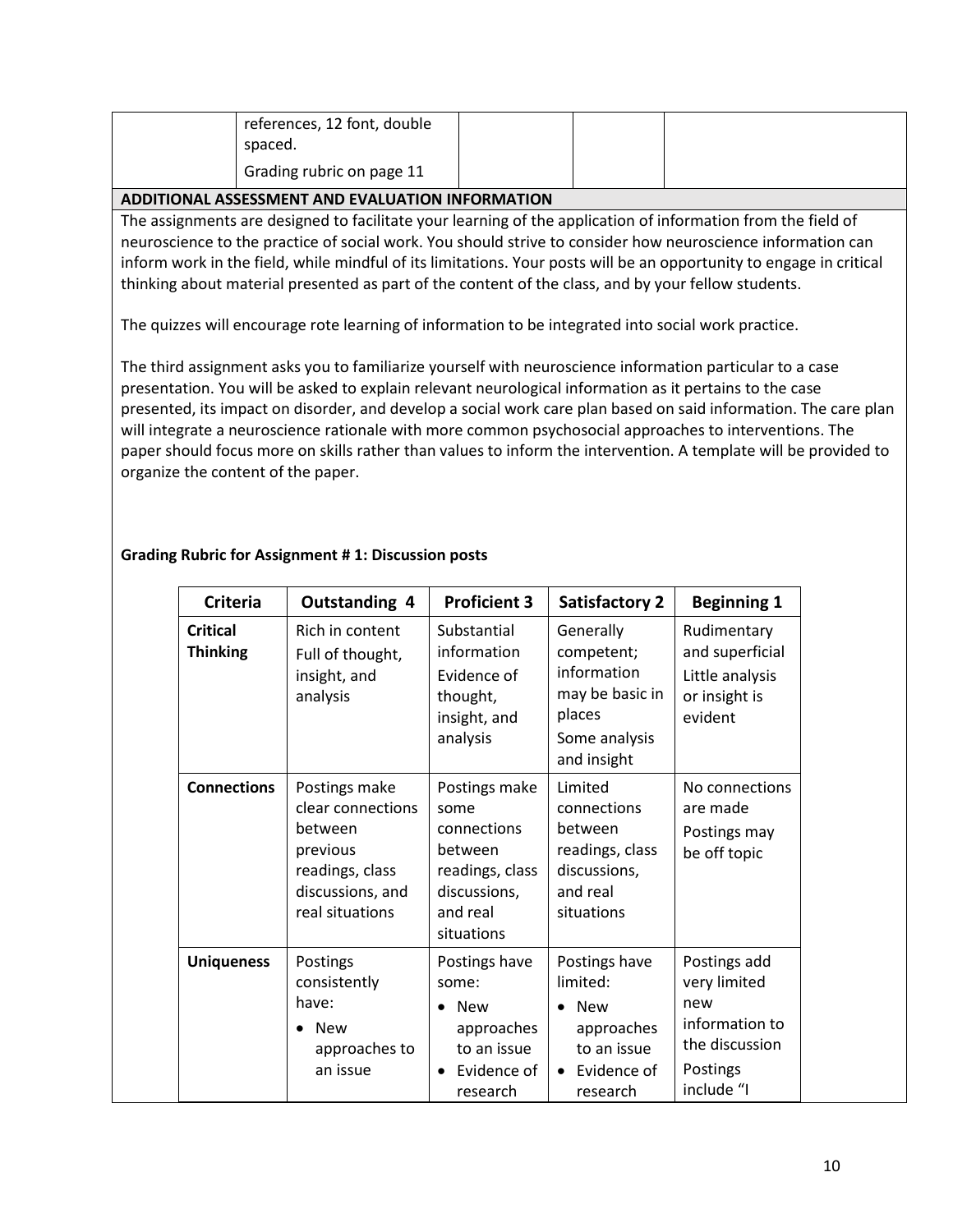|                                                                      | Evidence of<br>$\bullet$<br>research<br>"I agree"<br>postings relate<br>personal<br>experiences or<br>cite other<br>research            | "I agree"<br>$\bullet$<br>postings<br>relate<br>personal<br>experiences<br>or cite<br>other<br>research                                               | "I agree"<br>$\bullet$<br>postings<br>relate<br>personal<br>experiences<br>or cite other<br>research                                              | agree with"<br>statements,<br>without<br>elaboration                                                                                                   |  |
|----------------------------------------------------------------------|-----------------------------------------------------------------------------------------------------------------------------------------|-------------------------------------------------------------------------------------------------------------------------------------------------------|---------------------------------------------------------------------------------------------------------------------------------------------------|--------------------------------------------------------------------------------------------------------------------------------------------------------|--|
| <b>Contribution</b><br>to the<br><b>Learning</b><br><b>Community</b> | Frequently:<br>Attempts to<br>$\bullet$<br>motivate the<br>group<br>Extends other<br>$\bullet$<br>postings<br>Posts concise<br>comments | Often:<br>Attempts<br>$\bullet$<br>to motivate<br>the group<br>Extends<br>$\bullet$<br>other<br>postings<br>Posts<br>$\bullet$<br>concise<br>comments | Sometimes:<br>Attempts to<br>٠<br>motivate<br>the group<br>Extends<br>$\bullet$<br>other<br>postings<br>Posts<br>$\bullet$<br>concise<br>comments | Seldom:<br>Attempts to<br>$\bullet$<br>motivate<br>the group<br>Extends<br>$\bullet$<br>other<br>postings<br>Posts<br>$\bullet$<br>concise<br>comments |  |
| Language<br><b>Conventions</b>                                       | Few errors in<br>language<br>conventions                                                                                                | Several errors<br>in language<br>conventions                                                                                                          | Many errors<br>that may<br>interfere with<br>comprehension                                                                                        | <b>Numerous</b><br>errors that<br>interfere with<br>comprehension                                                                                      |  |

# **Grading Rubric for Assignment # 3**

| Criteria                                         | <b>Outstanding 4</b>                                                                                                                                                                                                                            | <b>Proficient 3</b>                                                                                                                                                                                        | <b>Satisfactory 2</b>                                                                                                 | <b>Beginning 1</b>                                                                                                                                                           |  |
|--------------------------------------------------|-------------------------------------------------------------------------------------------------------------------------------------------------------------------------------------------------------------------------------------------------|------------------------------------------------------------------------------------------------------------------------------------------------------------------------------------------------------------|-----------------------------------------------------------------------------------------------------------------------|------------------------------------------------------------------------------------------------------------------------------------------------------------------------------|--|
| Assessment of<br>Content                         | The assessment is<br>thorough and<br>articulate. It<br>demonstrates the<br>integration of<br>critical thought<br>throughout, in-<br>depth and<br>comprehensive<br>understanding of<br>the content learned<br>in class and from<br>the readings. | The assessment is<br>clear and in-depth.<br>There is integration<br>of proficient critical<br>thought as well as a<br>good<br>understanding of<br>the content learned<br>in class and from<br>the readings | The assessment is<br>clear. There is<br>understanding of the<br>content learned in<br>class and from the<br>readings. | Assessment lacks<br>critical thought and<br>does not demonstrate<br>limited understanding<br>and application of the<br>content learned in<br>class and from the<br>readings. |  |
| Description of<br>neurological<br>considerations | Fulsome<br>description of the<br>neurological<br>considerations with<br>connections<br>between readings,                                                                                                                                        | Demonstration of<br>some description of<br>the neurological<br>considerations with<br>connections<br>between readings,                                                                                     | Some connections<br>between the<br>neurological<br>considerations and<br>previous readings,                           | Very few connections<br>between the<br>neurological<br>considerations with<br>limited connections<br>between readings,                                                       |  |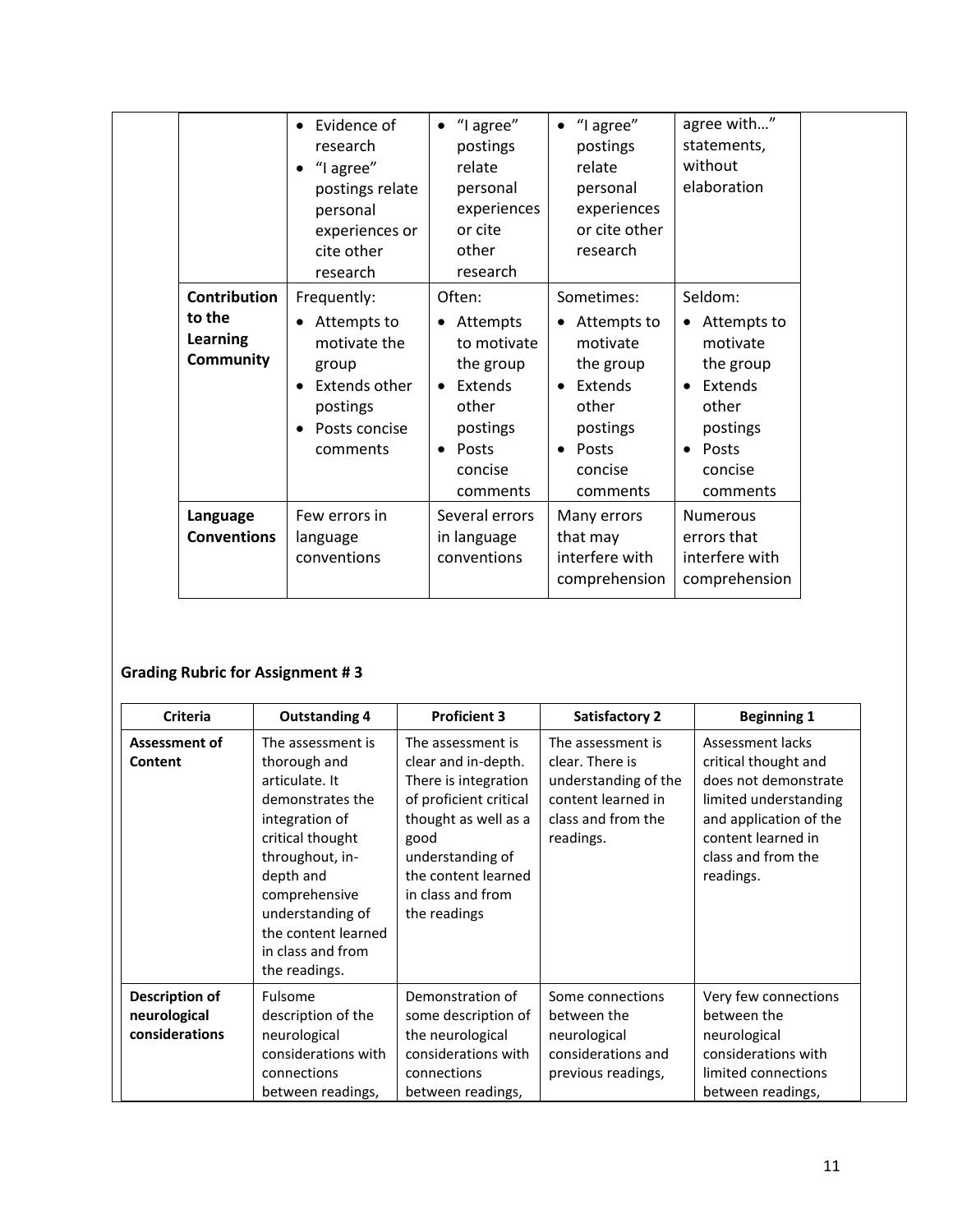|                           | class discussions,<br>and real situations.                                                                                                                                                                                                                                                                          | class discussions,<br>and real situations.                                                                                                                                                                                                          | class discussions, and<br>real situations                                                                                                                                                                                                         | class discussions, and<br>real situations                                                                                                                                                         |
|---------------------------|---------------------------------------------------------------------------------------------------------------------------------------------------------------------------------------------------------------------------------------------------------------------------------------------------------------------|-----------------------------------------------------------------------------------------------------------------------------------------------------------------------------------------------------------------------------------------------------|---------------------------------------------------------------------------------------------------------------------------------------------------------------------------------------------------------------------------------------------------|---------------------------------------------------------------------------------------------------------------------------------------------------------------------------------------------------|
| Proposed<br>interventions | Interventions are<br>thoroughly<br>informed by<br>neurological<br>consideration and<br>supported by<br>scholarly literature.                                                                                                                                                                                        | Interventions are<br>proficiently<br>informed by<br>neurological<br>considerations and<br>supported by<br>scholarly literature.                                                                                                                     | Interventions are<br>somewhat informed<br>by neurological<br>consideration. The<br>scholarly literature<br>moderately explores<br>the interventions and<br>neurological<br>considerations.                                                        | There is limited use of<br>relevant scholarly<br>literature.<br>Interventions are not<br>readily informed by<br>neurological<br>considerations.                                                   |
| <b>Quality of writing</b> | Written work is<br>clear, well<br>organized and<br>presented in a<br>consistent format.<br>There are no<br>spelling or glaring<br>grammatical errors.<br>Ideas are linked<br>and the content is<br>easy to follow.<br>Arguments and<br>ideas are well<br>supported by<br>relevant references<br>and scholarly work. | Written work is<br>easily understood<br>and ideas are<br>clearly understood.<br>There are minor<br>spelling and/or<br>grammatical errors.<br>Arguments and<br>ideas are<br>adequately<br>supported by<br>relevant references<br>and scholarly work. | Written work is<br>challenging to<br>understand and<br>difficult to follow.<br>Though ideas are<br>presented they are<br>not well organized<br>within the paper.<br>Limited references<br>used to support<br>arguments and/or<br>ideas presented. | Written work is<br>challenging to<br>understand. Difficult to<br>discern the ideas being<br>presented and there is<br>no logical flow to<br>arguments presented.<br>Content is not<br>referenced. |

# **ATTENDANCE AND PARTICIPATION EXPECTATIONS**

Participation during Zoom lectures is expected. If for some reason you miss a lecture, they will be recorded and available online at a later date. Please keep in mind your participation enhances the learning environment for all students enrolled in the class.

# **GUIDELINES FOR SUBMITTING ASSIGNMENTS**

Please submit final papers electronically, in Word format, through the respective dropbox in D2L. Assignments should have a file name as follows: "Full name and assignment number (e.g., Jane Smith Assignment 2). Assignments are due before midnight on their due date. Please note that it is the student's responsibility to keep a copy of each submitted assignment and to ensure that the proper version is submitted.

# **LATE ASSIGNMENTS**

Late papers accepted but downgraded a full letter grade for each day late. If you are experiencing challenges with timelines associated with any of the assignments, please contact me to discuss your circumstances.

#### **EXPECTATIONS FOR WRITING**

Please note standard of writing will be a factor in grading students' work. This will be discussed in class and students are encouraged to consider accessing support through resources available on campus. Writing skills include not only surface correctness (grammar, punctuation, sentence structure, etc.) but also general clarity and organization. Sources used in research papers must be properly documented and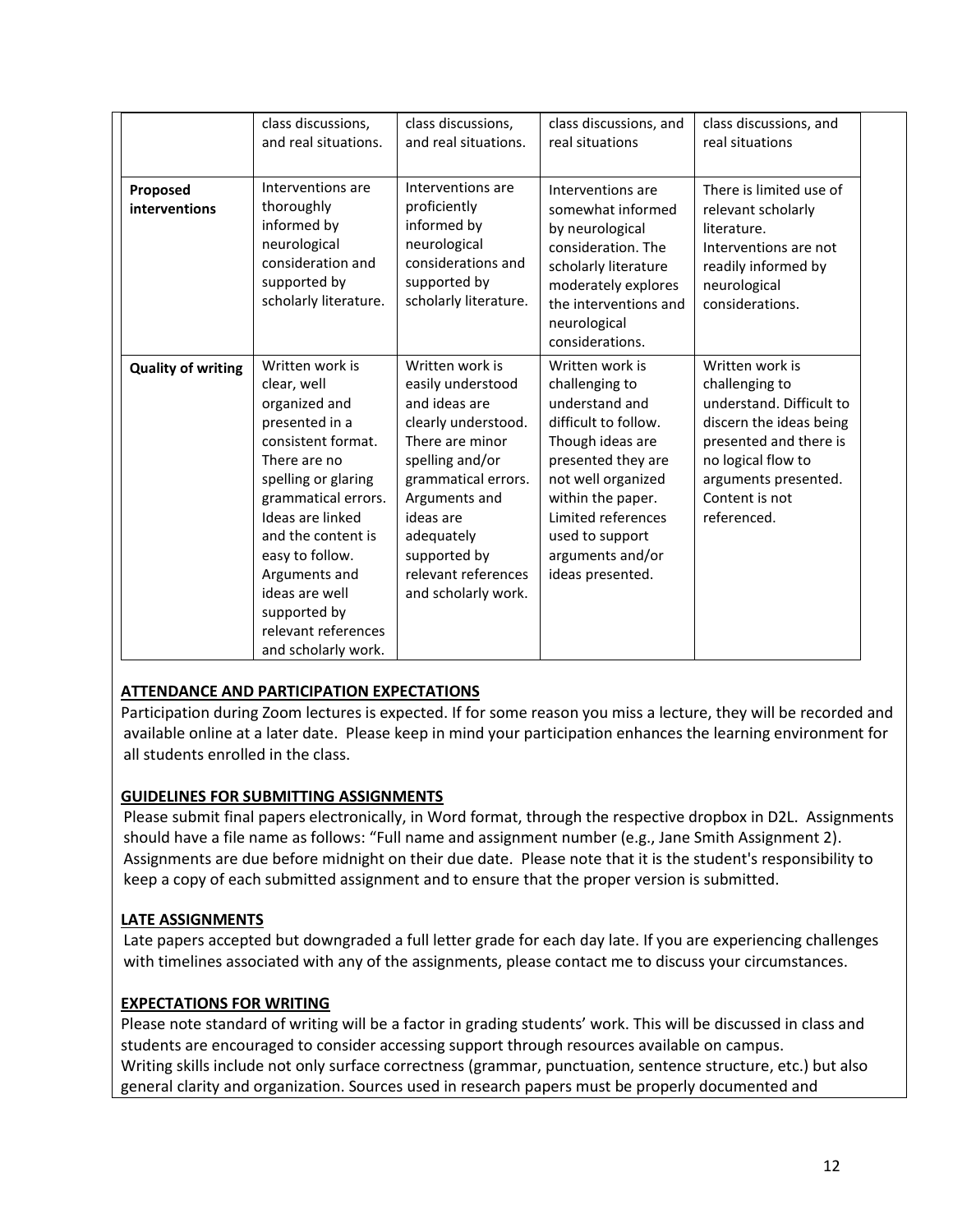referenced in APA format. If you need writing support, please connect with the Student Success Centre, at: <https://www.ucalgary.ca/student-services/student-success/writing-support>

# **ACADEMIC MISCONDUCT**

It is expected that all work submitted in assignments is the student's own work, written expressly by the student for this particular course. Students are reminded that academic misconduct, including plagiarism, has serious consequences, as set out in the University Calendar: <http://www.ucalgary.ca/pubs/calendar/current/k.html>

#### **GRADING**

A student's final grade for the course is the sum of the separate assignments. It is not necessary to pass each assignment separately in order to pass the course.

The University of Calgary **Undergraduate Grading System** and Faculty of Social Work Percentage Conversion will be used.

| Grade        | Grade | <b>Description</b>                                                                              | Percentage |
|--------------|-------|-------------------------------------------------------------------------------------------------|------------|
|              | Point |                                                                                                 | Range      |
| $A+$         | 4.0   | Outstanding                                                                                     | $95 - 100$ |
| Α            | 4.0   | Excellent - superior performance, showing<br>comprehensive understanding of subject matter      | $95 - 100$ |
| $A -$        | 3.7   |                                                                                                 | $90 - 94$  |
| $B+$         | 3.3   |                                                                                                 | $85 - 89$  |
| B            | 3.0   | Good - clearly above average performance with<br>knowledge of subject matter generally complete | $80 - 84$  |
| $B -$        | 2.7   |                                                                                                 | $75 - 79$  |
| $C+$         | 2.3   |                                                                                                 | $70 - 74$  |
| $\mathsf{C}$ | 2.0   | Satisfactory - basic understanding of subject matter                                            | $65 - 69$  |
| $C -$        | 1.7   |                                                                                                 | $60 - 64$  |
| $D+$         | 1.3   |                                                                                                 | $55 - 59$  |
| D            | 1.0   | Minimal Pass - marginal performance                                                             | $50 - 54$  |
| F            | 0.0   | Fail - unsatisfactory performance or failure to meet<br>course requirements                     | Below 50   |

#### **COURSE EVALUATION**

Student feedback will be sought at the end of the course through the standard University and Faculty of Social Work course evaluation forms. Students are welcome to discuss the process and content of the course at any time with the instructor.

# **ADDITIONAL SUGGESTED READINGS**

Baylis, P. (2006). The neurobiology of affective interventions: A cross-theoretical model. *Clinical Social Work Journal*, *34*(1), 61-81.

Barrett, L. F. (2017). *How emotions are made: The secret life of the brain*. Boston, MA, : Houghton Mifflin Harcourt.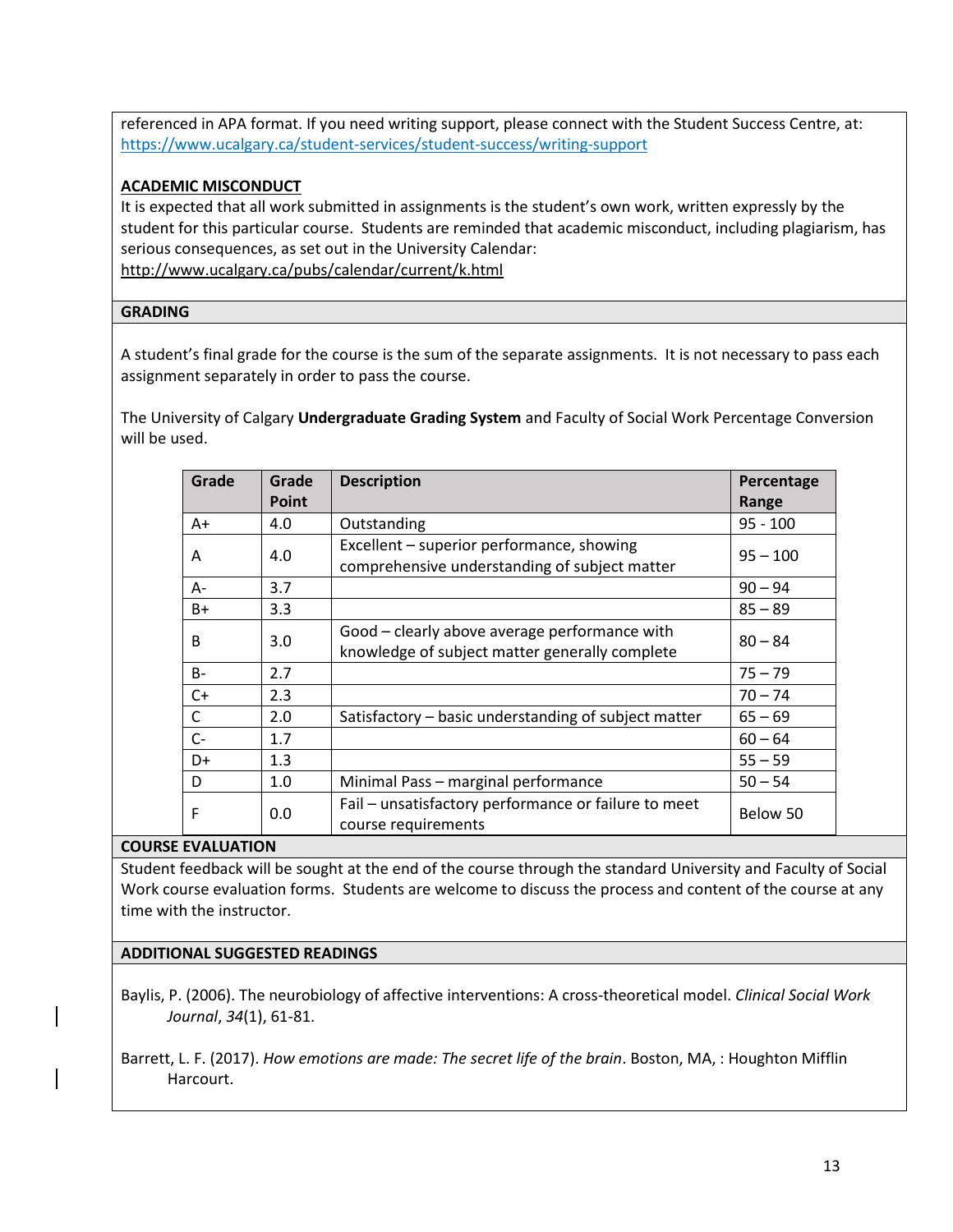Björkstrand, J., Agren, T., Åhs, F., Frick, A., Larsson, E. M., Hjorth, O., Fredrikson, M. (2016). Disrupting reconsolidation attenuates long-term fear memory in the human amygdala and facilitates approach behavior. *Current Biology*, *26*(19), 2690-2695.

Callaghan, P. (2004), Exercise: a neglected intervention in mental health care? *Journal of Psychiatric and Mental Health Nursing*, 11, 476–483.

Casey, B. J., Duhoux, S., & Cohen, M. M. (2010). Adolescence: What do transmission, transition, and translation have to do with it? *Neuron*, *67*(5) 749–760.

Casey, B. J., & Jones, R. M. (2010). Neurobiology of the adolescent brain and behavior: Implications for substance use disorders. *Journal of the American Academy of Child and Adolescent Psychiatry*, *49*(12), 1189–1201.

Casey, B. J., Jones, R. M., & Hare, T. A. (2008). The adolescent brain. *Annals of the New York Academy of Sciences*, 1124, 111-126.

Centonze, D., Siracusano, A., Calabresi, P., & Bernardi, G. (2005). Removing pathogenic memories: A neurobiology of psychotherapy. *Molecular Neurobiology*, *35*(2), 123–132.

Dishman, R. K., Berthoud, H. R., Booth, F. W., Cotman, C. W., Edgerton, V. R., Fleshner, M. R., Zigmond, M. J. (2006). Neurobiology of exercise*. Obesity*, 14(3), 345-356.

Dunn, A. L., & Dishman, R. K. (1991). Exercise and the neurobiology of depression. *Exercise Sport Science Review*, 19, 41-98.

Gerdes, K. E., & Segal, E. (2011). Importance of empathy for social work practice: integrating new science. *Social Work*, *56*(2), 141-148.

Hartmann, H. P. (2009). Psychoanalytic self psychology and its conceptual development in light of developmental psychology, attachment theory, and neuroscience. *Annals of the New York Academy of Science*, 1159, 86-105.

Jasanoff, A. (2018). *The biological mind: How brain, body, and environment collaborate to make us who we are*. New York, NY: Basic Books.

Lacasse JR, Leo J (2005) Serotonin and depression: A disconnect between the advertisements and the scientific literature*. PLOS Medicine,* 2(12): e392.

Milton, A. L., & Everitt, B. J. (2012). The persistence of maladaptive memory: addiction, drug memories and anti-relapse treatments. *Neuroscience Biobehavioral Review*, 36(4), 1119-1139.

Montgomery, A. (2013). Toward the integration of neuroscience and clinical social work. *Journal of Social Work Practice: Psychotherapeutic Approaches in Health, Welfare and the Community*, *27*(3), 333-339.

Ressler, K. J., & Mayberg, H. S. (2007). Targeting abnormal neural circuits in mood and anxiety disorders: from the laboratory to the clinic. *Nature Neuroscience*, *10*(9), 1116–24.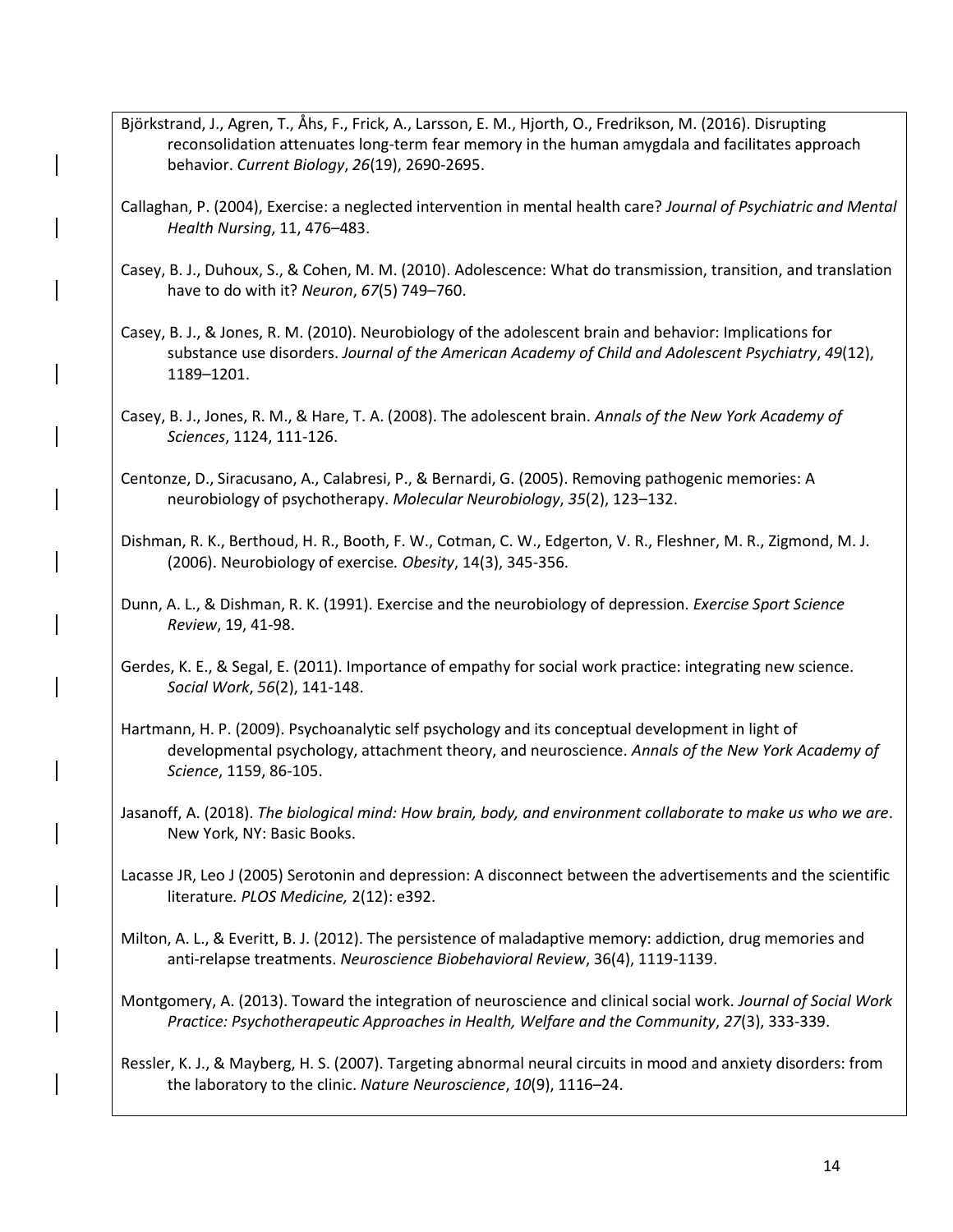- Rutten, B. P., Hammels, C., Geschwind, N., Menne-Lothmann, C., Pishva, E., Schruers, K., Wichers, M. (2013). Resilience in mental health: linking psychological and neurobiological perspectives. *Acta Psychiatrica Scandanavica*, *128*(1), 3-20.
- Schore, A., & McIntosh, J. (2011). Family law and the neuroscience of attachment, Part I. *Family Court Review*, *49*(3), 501–512.
- Shapiro, J. & Applegate, J. (2000). Cognitive neuroscience, neurobiology and affect regulation: Implications for clinical social work practice. *Clinical Social Work Journal*, 28(1), 9-21.
- Sikorski, A., McHenry, B., & McHenry, J. (2013). Counselor's introduction to neuroscience. Florence, KY, USA: Routledge. Ebrary. Chapters 2 & 3.
- Sorg, B. A. (2012). Reconsolidation of drug memories. *Neuroscience and Biobehavioral Reviews*. *36*(5), 1400- 1417.
- Sotres-Bayon, F., Bush, D. E. a., & LeDoux, J. E. (2004). Emotional perseveration: An update on prefrontalamygala interactions in fear extinction. *Learning & Memory*, *11*, 525–535.
- Van Dam, N. T., Rando, K., Potenza, M. N., Tuit, K., & Sinha, R. (2014). Childhood maltreatment, altered limbic neurobiology, and substance use relapse severity via trauma-specific reductions in limbic gray matter volume. *JAMA Psychiatry*, 71(8), 917-925.
- Yehuda, R., & LeDoux, J. (2007). Response variation following rrauma: A translational neuroscience approach to understanding PTSD. *Neuron*, *56*(1), 19–32.

# **Recommended Online Resources**

[PBS Secret Life of the Brain](http://www.pbs.org/wnet/brain/index.html) 

[McGill University -](http://thebrain.mcgill.ca/) The Brain

**[Human Memory](http://www.human-memory.net/brain.html)** 

**Podcasts**

Brain Science

Naked Neuroscience

Quirks and Quarks, CBC (not all episodes are relevant to the topic)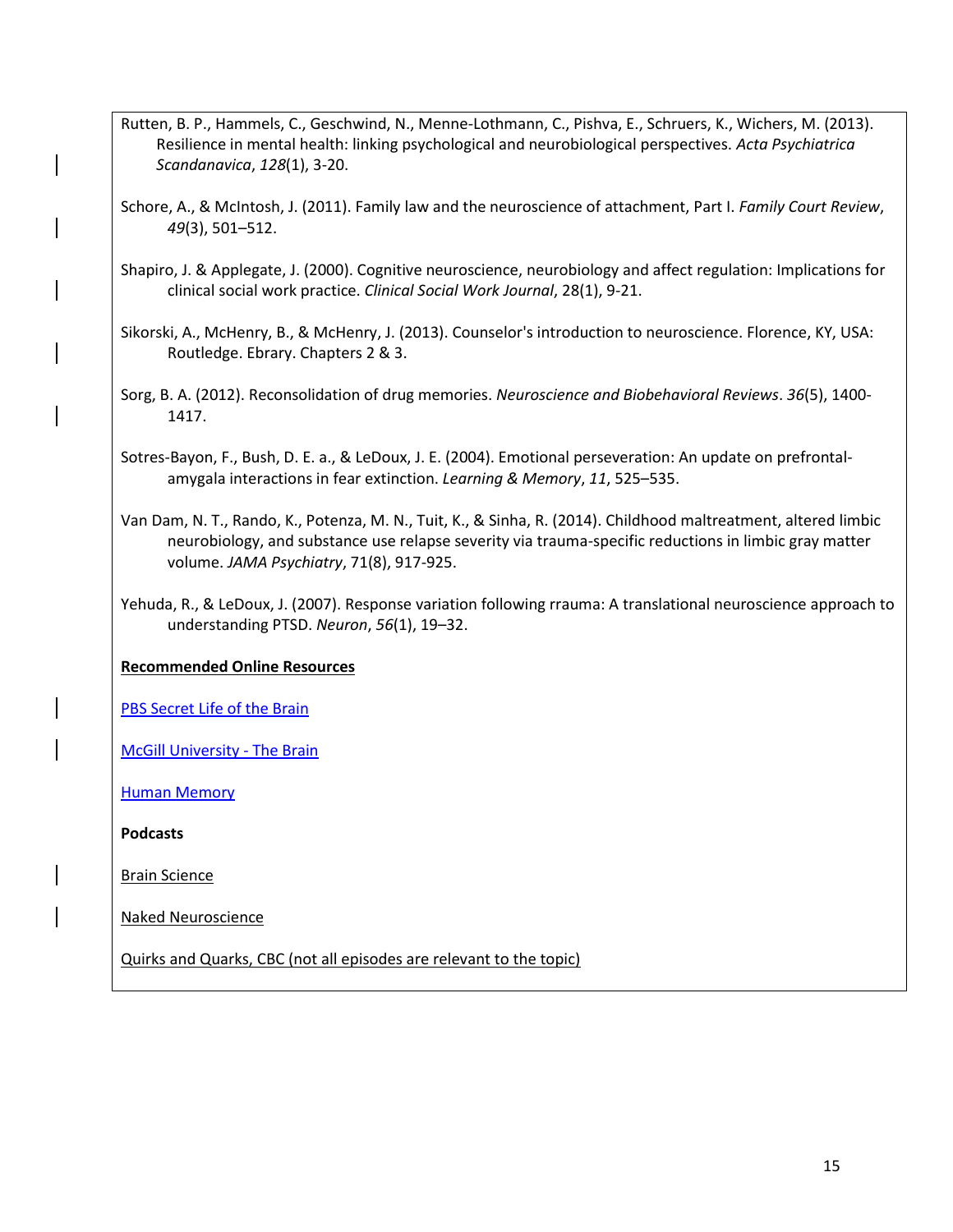#### **UNIVERSITY OF CALGARY POLICIES AND SUPPORTS**

#### **PROFESSIONAL CONDUCT**

As members of the University community, students and staff are expected to demonstrate conduct that is consistent with the University of Calgary Calendar <http://www.ucalgary.ca/pubs/calendar/current/k-2.html>

Students and staff are also expected to demonstrate professional behaviour in class that promotes and maintains a positive and productive learning environment. Consistent with the aims of the Social Work Program and the University of Calgary, all students and staff are expected to respect, appreciate, and encourage expression of diverse world views and perspectives; to offer their fellow community members unconditional respect and constructive feedback; and to contribute to building learning communities that promote individual and collective professional and personal growth. While critical thought and debate is valued in response to concepts and opinions shared in class, feedback must always be focused on the ideas or opinions shared and not on the person who has stated them.

Students and staff are expected to model behaviour in class that is consistent with our professional values and ethics, as outlined in the Canadian Association for Social Workers, Code of Ethics (2005) and the Alberta College of Social Work Standards of Practice (2019). Both can be found online at: <https://acsw.ab.ca/site/practice-resources?nav=sidebar>

# **ACADEMIC ACCOMMODATION**

It is the student's responsibility to request academic accommodations according to the University policies and procedures. Students seeking an accommodation based on disability or medical concerns should contact Student Accessibility Services (SAS). SAS will process the request and issue letters of accommodation to instructors. For additional information on support services and accommodations for students with disabilities, visi[t www.ucalgary.ca/access/](http://www.ucalgary.ca/access/) . Students who require an accommodation in relation to their coursework based on a protected ground other than disability should communicate this need in writing to their Instructor. The full policy on Student Accommodations is available at [http://www.ucalgary.ca/policies/files/policies/student](http://www.ucalgary.ca/policies/files/policies/student-accommodation-policy.pdf)[accommodation-policy.pdf](http://www.ucalgary.ca/policies/files/policies/student-accommodation-policy.pdf)

# **RESEARCH ETHICS**

"If a student is interested in undertaking an assignment that will involve collecting information from members of the public, they should speak with the course instructor and consult the CFREB Ethics Website [\(http://www.ucalgary.ca/research/researchers/ethics-compliance/cfreb\)](http://www.ucalgary.ca/research/researchers/ethics-compliance/cfreb) before beginning the assignment.

# **ACADEMIC MISCONDUCT**

For information on academic misconduct and its consequences, please see the University of Calgary Calendar a[t http://www.ucalgary.ca/pubs/calendar/current/k.html](http://www.ucalgary.ca/pubs/calendar/current/k.html)

#### **INSTRUCTOR INTELLECTUAL PROPERTY**

Course materials created by professor(s) (including presentations and posted notes, labs, case studies, assignments and exams) remain the intellectual property of the professor(s). These materials may NOT be reproduced, redistributed or copied without the explicit consent of the professor. The posting of course materials to third party websites such as note-sharing sites without permission is